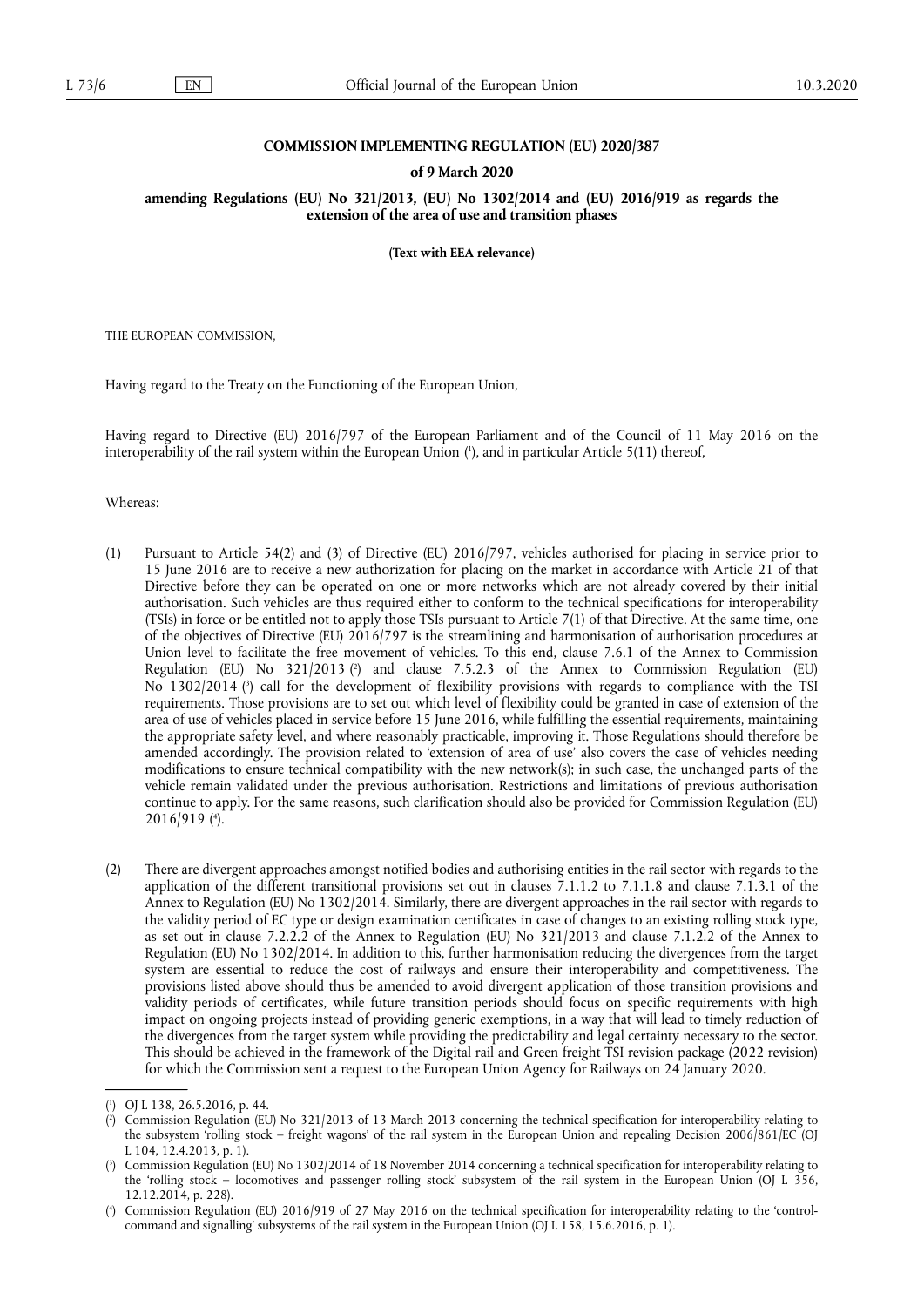- (3) Furthermore, Member States and the sector have identified some technical and editorial errors in some of these regulations, and the Slovak Republic has identified that the general specific case set out in section 7.3.2.1 of the Annex to Commission Regulations (EU) No 321/2013 (WAG TSI) should also apply to its 1 520 mm track gauge network. These errors should be corrected.
- (4) Under Decision (EU) 2017/1474, TSIs should indicate whether it is necessary to re-notify the conformity assessment bodies that were notified on the basis of a previous version of the TSI and whether a simplified notification process should be applied. This Regulation brings about limited changes and it should not be necessary to re-notify bodies notified on the basis of a previous version of the TSIs.
- (5) This Regulation amends TSIs so as to further achieve interoperability within the Union rail system, improve and develop international rail transport, contribute to the progressive creation of the internal market and complement TSIs in view of covering essential requirements. It enables to achieve the objectives and to meet the essential requirements of Directive 2008/57/EC of the European Parliament and of the Council ( 5 ) and Directive (EU) 2016/797. Therefore this Regulation should be directly applicable in all Member States including Member States which have notified the Agency and the Commission under Article 57(2) of Directive (EU) 2016/797 that they have extended the transposition period and thus continue to apply Directive 2008/57/EC until 15 June 2020 at the latest. Notified Bodies exercising under Directive 2008/57/EC in the Member States that have extended the transposition period should be able to issue 'EC' certificate in accordance with this Regulation as long as Directive 2008/57/EC applies in the Member State where they are established.
- (6) The measures provided for in this Regulation are in accordance with the opinion of the Committee referred to in Article 51(1) of Directive (EU) 2016/797,

HAS ADOPTED THIS REGULATION:

### *Article 1*

### **Amendments to WAG TSI**

Regulation (EU) No 321/2013 is amended as follows:

- (1) in Article 3, point (d) is added as follows:
	- '(d) when the area of use is extended in accordance with art. 54(3) of Directive (EU) 2016/797, provisions in Section 7.2.2.4 of the Annex to this Regulation shall apply;'
- (2) the Annex is amended in accordance with Annex I to this Regulation.

### *Article 2*

# **Amendments to LOC&PAS TSI**

Regulation (EU) No 1302/2014 is amended as follows:

- (1) in Article 3, paragraph 2 is replaced as follows:
	- The TSI shall not apply to existing rolling stock of the rail system in the Union which is already placed in service on all or part of the network of any Member State on 1 January 2015, except when
	- (a) it is subject to renewal or upgrading in accordance with Section 7.1.2 of the Annex to this Regulation; or
	- (b) the area of use is extended in accordance with Article 54(3) of Directive (EU) 2016/797, in which case the provisions in Section 7.1.4 of the Annex to this Regulation shall apply.';
- (2) in the second subparagraph of Article 11(1), the introductory phrase is replaced by the following:

'They shall however continue to apply, without prejudice to clauses 7.1.1.4 to 7.1.1.8 of the Annex, to:';

- (3) the Annex is amended in accordance with Annex II to this Regulation.
- ( 5 ) Directive 2008/57/EC of the European Parliament and of the Council of 17 June 2008 on the interoperability of the rail system within the Community (OJ L 191, 18.7.2008, p. 1).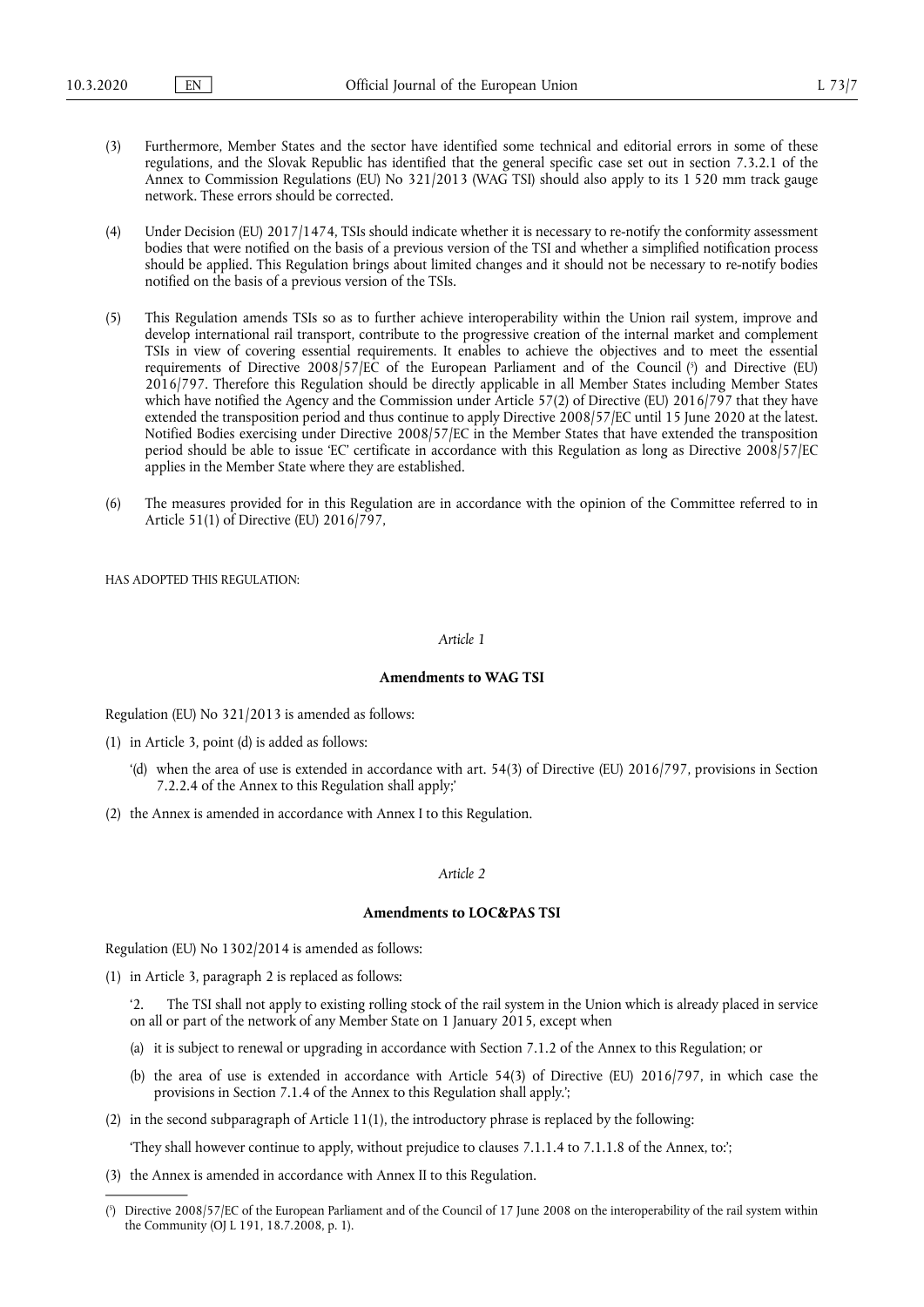### *Article 3*

### **Amendments to CCS TSI**

Regulation (EU) 2016/919 is amended as follows:

(1) in Article 2, paragraph 2 is replaced as follows:

'2. The TSI shall not apply to existing "trackside control-command and signalling" and "on-board control-command and signalling" subsystems of the rail system already placed in service on all or part of any Member State's railway network on the day this Regulation enters into force, except when

- (a) the subsystem is subject to renewal or upgrading in accordance with Section 7 of the Annex to this Regulation; or
- (b) the area of use is extended in accordance with Article 54(3) of Directive (EU) 2016/797, in which case the provisions of Section 7.4.2.4 of the Annex to this Regulation shall apply.'

(2) the Annex is amended in accordance with Annex III to this Regulation.

## *Article 4*

### **Conformity assessment bodies**

1. Notifications of conformity assessment bodies for the purposes of Regulations (EU) No 321/2013, (EU) No 1302/2014 and (EU) 2016/919 shall remain valid on the basis of those Regulations, as amended by the present Regulation.

2. Conformity assessment bodies notified in accordance with Directive 2008/57/EC may issue 'EC' certificate of verification and 'EC' certificate of conformity or suitability for use of interoperability constituents in accordance with this Regulation as long as Directive 2008/57/EC applies in the Member State where they are established in accordance with Article 57(2) of Directive (EU) 2016/797 and until 15 June 2020 at the latest.

### *Article 5*

### **Entry into force**

This Regulation shall enter into force on the day following that of its publication in the *Official Journal of the European Union*.

This Regulation shall be binding in its entirety and directly applicable in all Member States.

Done at Brussels, 9 March 2020.

*For the Commission The President*  Ursula VON DER LEYEN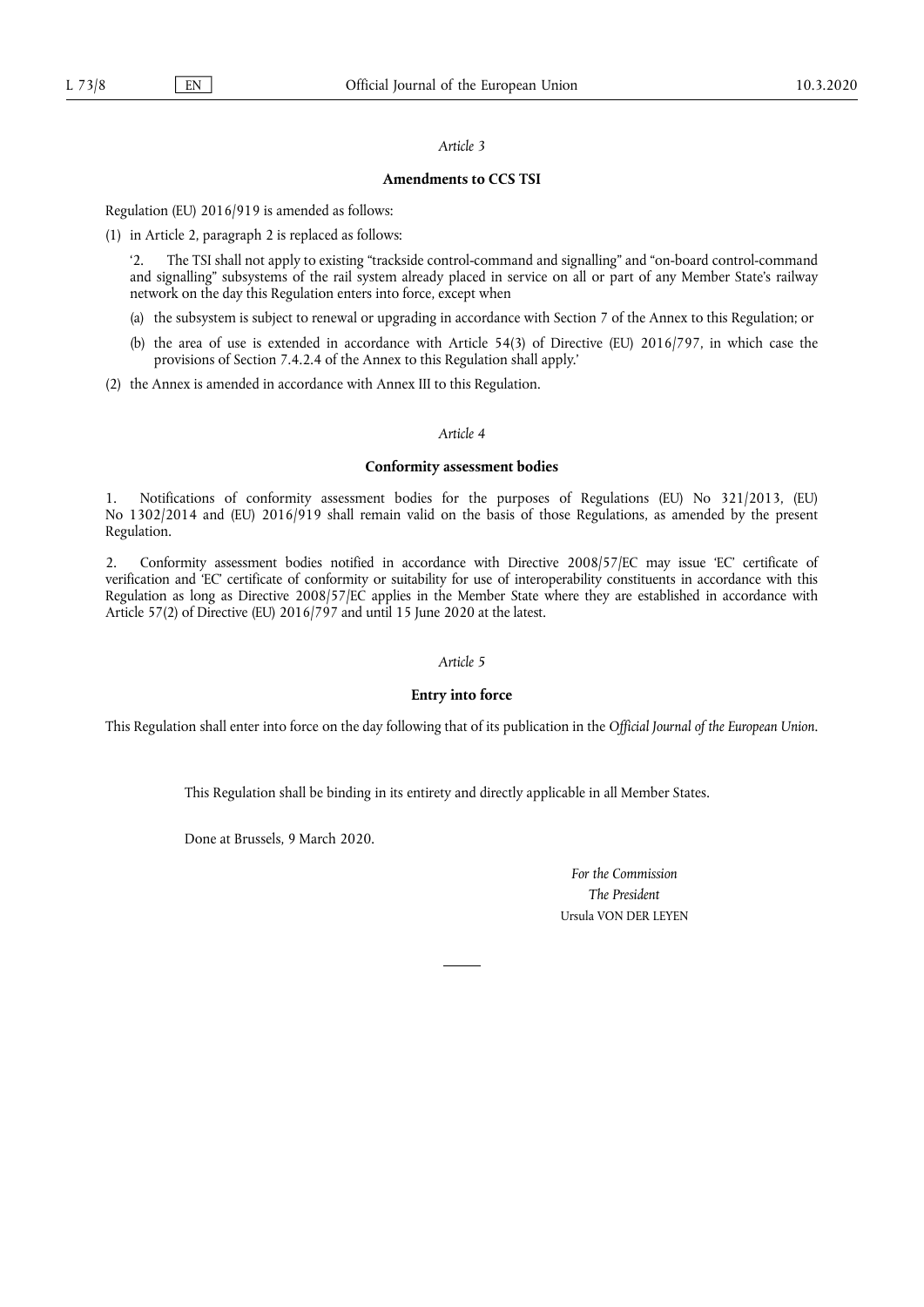### *ANNEX I*

The Annex to Regulation (EU) No 321/2013 is amended as follows:

- (1) in clause 4.2.2.2, the title 'Strength of unit' is added;
- (2) in clause 6.1.2.2, the following paragraph is added between the first and the second paragraphs:

'Alternative demonstration of conformity is allowed in accordance with point 6.1.2.4a.';

(3) in clause 6.1.2.3, the following paragraph is added before point (b):

'Alternative demonstration of conformity is allowed in accordance with point 6.1.2.4a.';

(4) in clause 6.1.2.4, the following paragraph is added at the end of the clause:

'Alternative demonstration of conformity is allowed in accordance with point 6.1.2.4a.';

(5) the following clause 6.1.2.4a is added between clause 6.1.2.4 and clause 6.1.2.5:

'Where the EN standards referred to in points 6.1.2.2, 6.1.2.3 and 6.1.2.4 do not cover the proposed technical solution, it is permitted to use other standards to demonstrate conformity of the mechanical behaviour of the wheelset assembly, the mechanical characteristics of the wheels and the mechanical resistance and fatigue characteristics of the axle respectively; in that case the notified body shall verify that the alternative standards form part of a technically consistent set of standards applicable to the design, construction and testing of the wheelsets, containing specific requirements for wheelset, wheels and axles covering:

- wheelset assembly,
- mechanical resistance,
- fatigue characteristics,
- permissible stress limits,
- thermomechanical characteristics.

Only standards that are publicly available can be referred to in the demonstration required above. The verification carried out by the notified body shall ensure the consistency between the methodology of the alternative standards, the assumptions taken by the applicant, the intended technical solution and the intended area of use.';

(6) in clause 7.2.2.2, the three paragraphs directly following Table 11a are replaced by the following:

'In order to establish the EC type or design examination certificate, the notified body selected by the entity managing the change may refer to:

- the original EC type or design examination certificate for parts of the design that are unchanged or those that are changed but do not affect the conformity of the subsystem, as far as it is still valid (during 10 years phase B period),
- additional EC type or design examination certificate (amending the original certificate) for modified parts of the design that affect the conformity of the subsystem with the latest revision of this TSI in force at that time.

The validity period of the EC type or design examination certificate for the modified type, type variant or type version shall be limited to 10 years from the date of issuing, without exceeding 14 years after the date of appointment of a notified body by the applicant for the initial rolling stock type (beginning of phase A of the original EC type or design examination certificate).';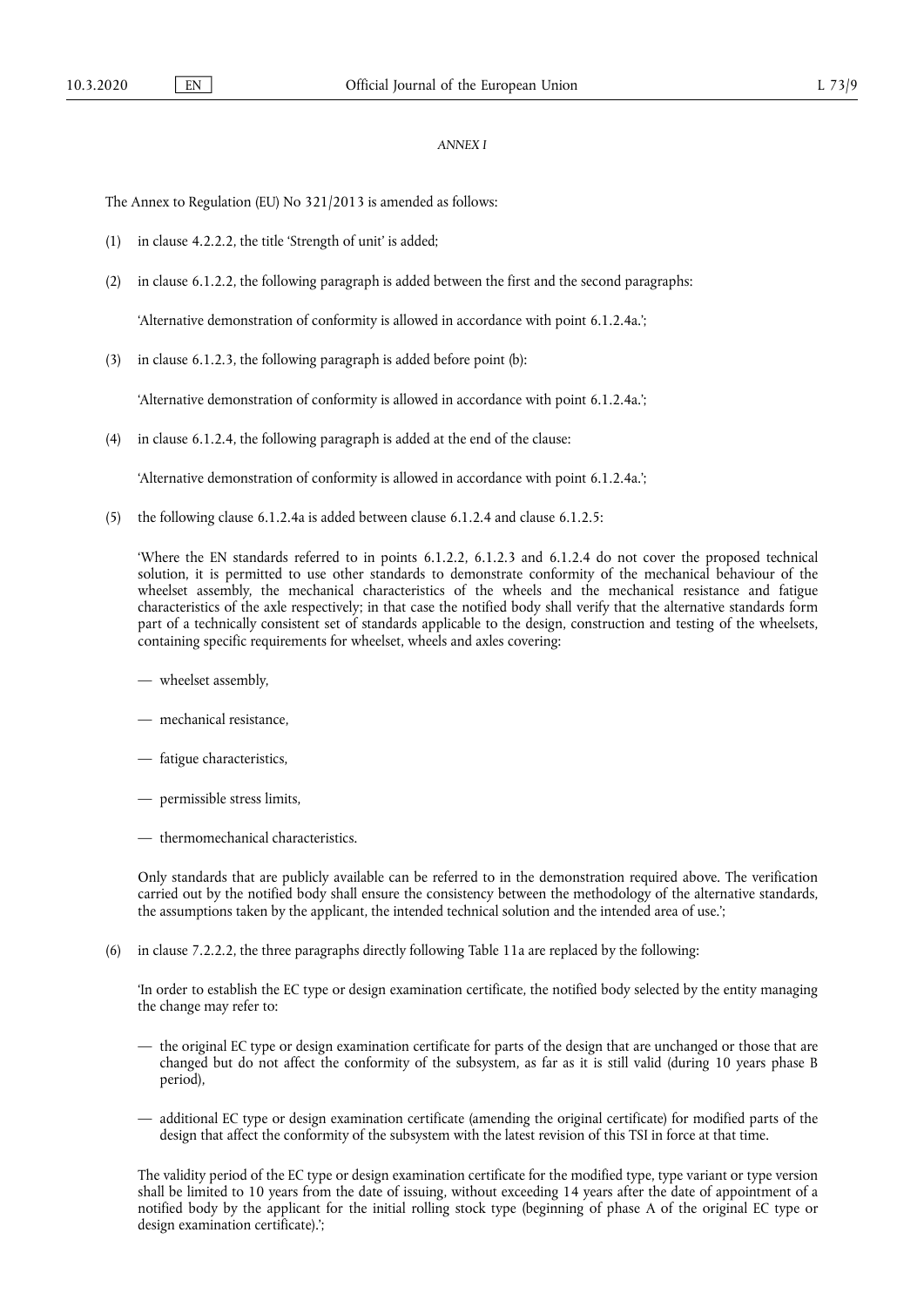(7) in clause 7.2.2.2, the row '4.2.4.3.2.1 Service brake' of table 11a is replaced by the following:

| '4.2.4.3.2.1 Service brake | Stopping distance                                                                                                   | Change of stopping distance of<br>more than $\pm$ 10 %<br>Note: Brake weight percentage<br>(also called "lambda" or "braked<br>mass percentage") or braked<br>mass may also be used, and<br>can be derived (directly or via<br>stopping distance) from decel-<br>eration profiles by a calculation.<br>The allowed change is the same<br>$(\pm 10 \%)$ | N/A  |
|----------------------------|---------------------------------------------------------------------------------------------------------------------|--------------------------------------------------------------------------------------------------------------------------------------------------------------------------------------------------------------------------------------------------------------------------------------------------------------------------------------------------------|------|
|                            | Maximum deceleration for the<br>load condition "design mass<br>under normal payload" at the<br>maximum design speed | Change of more than $\pm$ 10 % on<br>the maximum average brake<br>deceleration                                                                                                                                                                                                                                                                         | N/A' |

(8) in clause 7.2.2.3, the first paragraph is replaced by the following:

'The following rules apply, in addition to clause 7.2.2.2, to existing units with a first authorisation for placing in service before 1 January 2015, where the scope of the change has an impact on basic parameters not covered by the EC declaration';

(9) in clause 7.2.2.3, the third paragraph is replaced by the following:

'The particular rule set out in the above paragraph is not applicable in changes impacting the basic parameters and classified as 21(12)a set out in table 11b. For those changes, compliance with the TSI requirements is mandatory';

- (10) the following clause 7.2.2.4 is added:
	- '7.2.2.4. Rules for the extension of the area of use for existing units having an authorisation in accordance with Directive 2008/57/EC or in operation before 19 July 2010
		- (1) In the absence of full conformity with this TSI, point 2 applies to units that fulfil the following conditions when requesting an extension of their area of use in accordance with Article 21(13) of Directive (EU) 2016/797:
			- 1. they have been authorised in accordance with Directive 2008/57/EC or put in operation before 19 July 2010;
			- 2. they are registered with "Valid" registration code "00", in the National Vehicle Register in accordance with Commission Decision 2007/756/EC (\*) or in the European Vehicle Register in accordance with Commission Implementing Decision (EU) 2018/1614 (\*\*) and maintained in a safe state of running in accordance with Commission Implementing Regulation (EU) 2019/779 (\*\*\*).

The following provisions for extension of area of use apply also in combination with a new authorisation as defined in point (a) of Article 14(3) of Regulation (EU) 2018/545.

(2) Authorisation for an extended area of use of the units referred to in point 1 shall be based on the existing authorisation, if any, the technical compatibility between the unit and the network in accordance with point (d) of Article 21(3) of Directive (EU) 2016/797 and compliance with the Basic Design Characteristics of Table 11a of this TSI, taking into account any restrictions or limitations.

The applicant shall provide an "EC declaration of verification" accompanied by technical files giving evidence of compliance with the requirements set out in this TSI, or with provisions having equivalent effect, for each basic parameter referred to in column 1 of Table 11a of this TSI, through one or a combination of the following:

- (a) compliance with requirements of this TSI as referred above;
- (b) compliance with corresponding requirements set out in a previous TSI as referred above;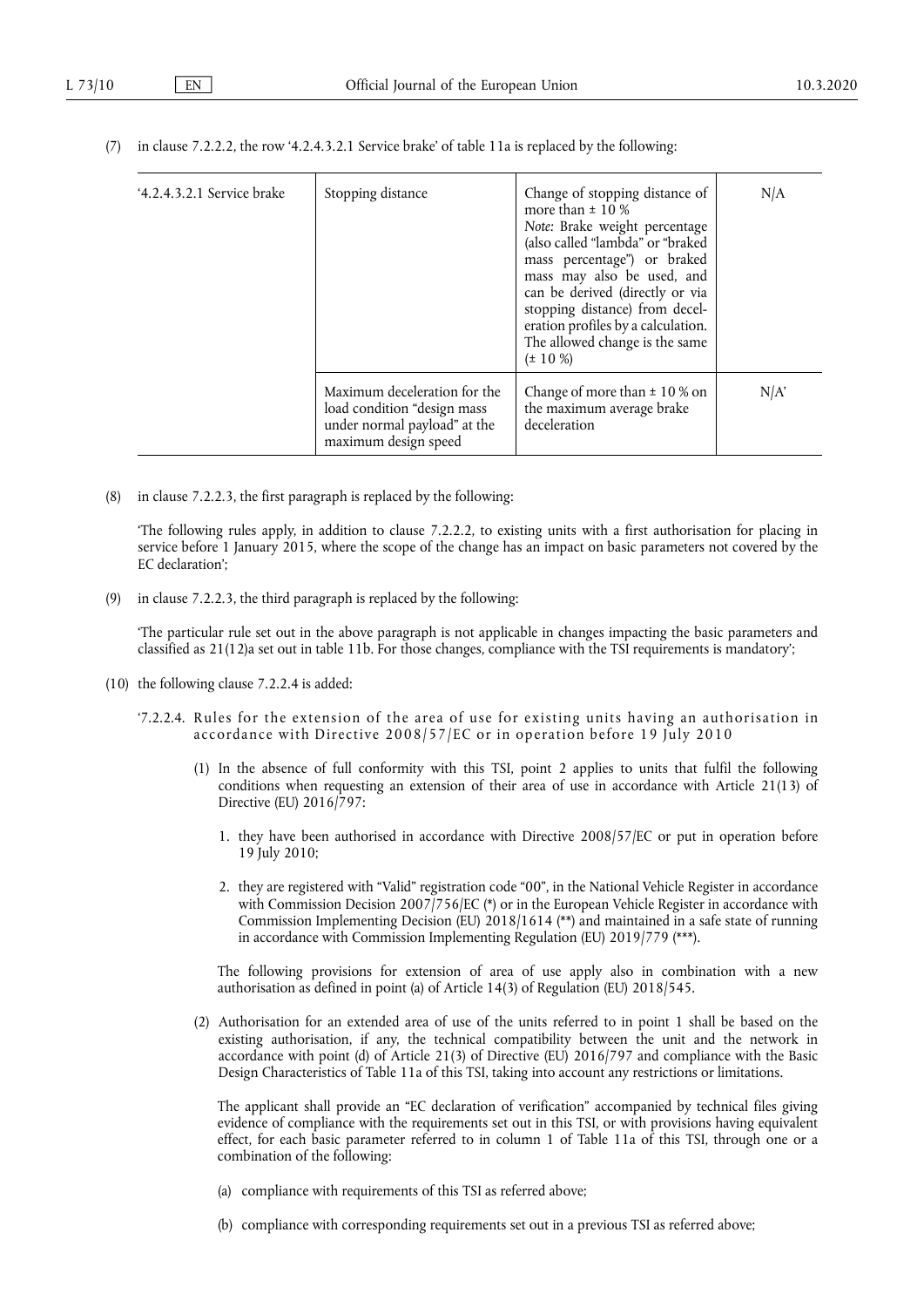$\overline{\phantom{a}}$  . The contract of the contract of  $\overline{\phantom{a}}$ 

- (c) compliance with alternative specifications deemed to have equivalent effect to the relevant requirements set out in this TSI as referred above;
- (d) evidence that the requirements for technical compatibility with the network of the extended area of use are equivalent to the requirements for technical compatibility with the network for which the unit is already authorised or in operation. Such evidence shall be provided by the applicant and may be based on the information in the register of railway infrastructure (RINF).
- (3) The equivalent effect of alternative specifications to the requirements of this TSI (point 2(c)) and the equivalence of requirements for technical compatibility with the network (point  $2(d)$ ) shall be justified and documented by the Applicant by applying the risk management process set out in Annex I of Regulation (EU) No 402/2013. The applicant shall provide a positive assessment by an assessment body (CSM RA).
- (4) In addition to the requirements referred to in point 2 and where applicable, the applicant shall provide an "EC declaration of verification" accompanied by technical files giving evidence of compliance with the following:
	- (a) specific cases relating to any part of the extended area of use, listed in this TSI, the TSI Noise (Regulation (EU) No  $1304/2014$ ) and CCS TSI (Regulation (EU) 2016/919);
	- (b) the national rules referred to in points (a), (c) and (d) of Article 13(2) of Directive (EU) 2016/797 as notified in accordance with Article 14 of that Directive.
- (5) The authorising entity shall make publicly available through the Agency website details of the alternative specifications referred to in point 2(c) and of the requirements for technical compatibility with the network referred to in point 2(d) on the basis of which it granted authorisations for the extended area of use.
- (6) Where an authorised vehicle benefited from non-application of TSIs or part of them pursuant to Article 9 of Directive 2008/57/EC, the applicant shall seek derogation(s) in the Member States of the extended area of use in accordance to Article 7 of Directive (EU) 2016/797.
- (7) In accordance with Article 54(2) of Directive (EU) 2016/797, wagons used under Regolamento Internazionale Veicoli (RIV) shall be deemed authorised in accordance with the conditions under which they were used, including the area of use where they are operated. Following a change which requires a new authorisation for placing on the market in accordance with Article 21(12) of Directive (EU) 2016/797, wagons accepted under the latest RIV agreement shall conserve the area of use in which they were operating without further checks on the unchanged parts.
- (\*) Commission Decision 2007/756/EC of 9 November 2007 adopting a common specification of the national vehicle register provided for under Articles 14(4) and (5) of Directives 96/48/EC and 2001/16/EC (OJ L 305, 23.11.2007, p. 30).
- (\*\*) Commission Implementing Decision (EU) 2018/1614 of 25 October 2018 laying down specifications for the vehicle registers referred to in Article 47 of Directive (EU) 2016/797 of the European Parliament and of the Council and amending and repealing Commission Decision 2007/756/EC (OJ L 268, 26.10.2018, p. 53).
- (\*\*\*) Commission Implementing Regulation (EU) 2019/779 of 16 May 2019 laying down detailed provisions on a system of certification of entities in charge of maintenance of vehicles pursuant to Directive (EU) 2016/798 of the European Parliament and of the Council and repealing Commission Regulation (EU) No 445/2011 (OJ L 139I , 27.5.2019, p. 360).';
- (11) in clause 7.3.2.1, the first sentence is replaced by the following:

'Units running between a Member State and a third country with a network with 1520 mm track gauge: Specific case Finland, Poland, Slovak Republic and Sweden.';

(12) in clause 7.3.2.2(a), the last paragraph is replaced by the following:

'Units mutually recognised in accordance with point 7.1.2 and units equipped with on-board axle bearing condition monitoring equipment are exempted from this specific case. The exemption of units in accordance with point 7.1.2 is not applicable when using other conformity assessment methods in accordance with point 6.1.2.4a.';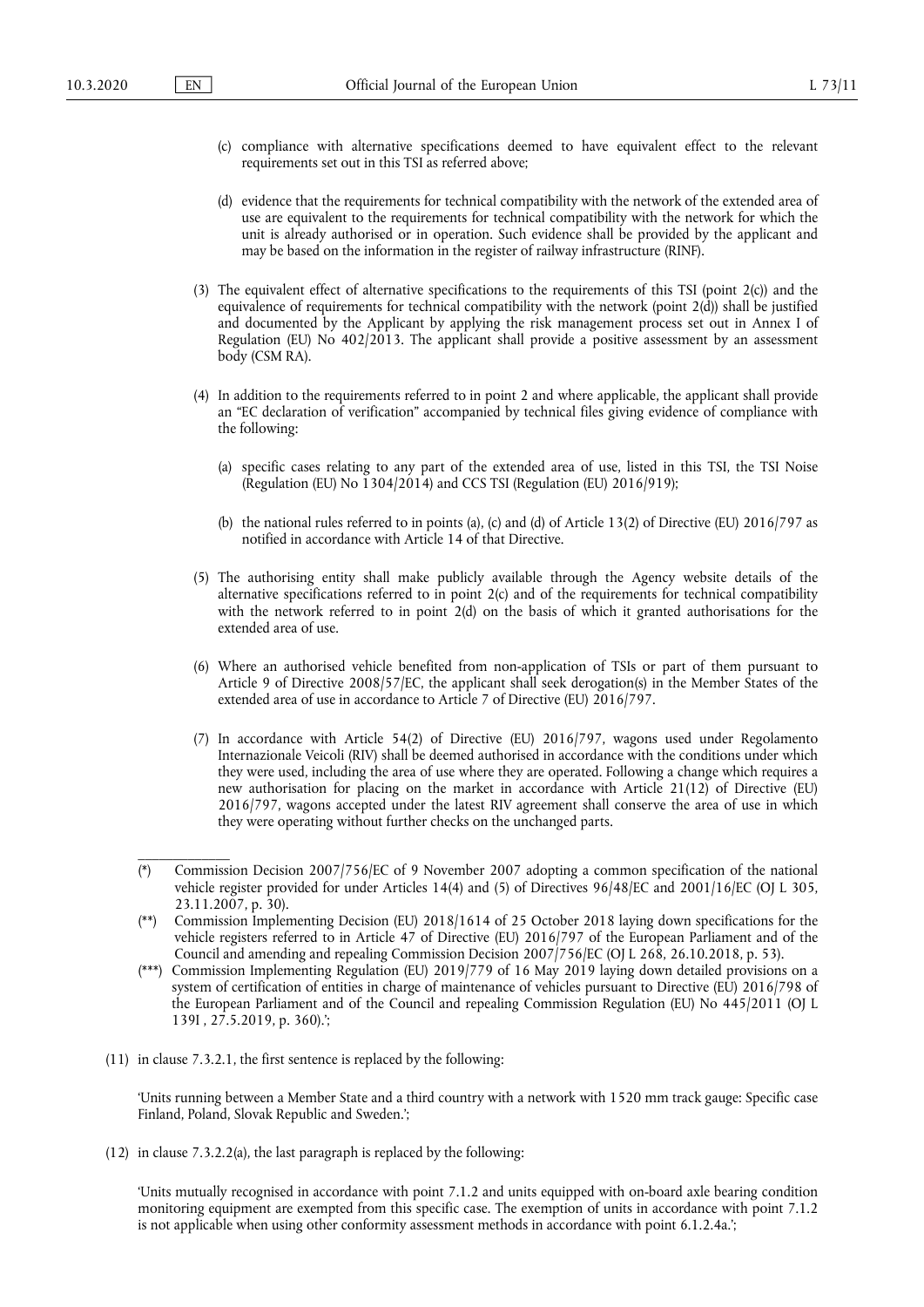- (13) in clause 7.3.2.5, the title is replaced by the following:
	- '7.3.2.5. Characteristics of wheelsets, wheels and axles (points 4.2.3.6.2 and 4.2.3.6.3)

Specific case UK for Great Britain';

- (14) Clause 7.6.1, 'Rules for extension of area of use for existing rolling stock not covered by an EC declaration of verification' is replaced by:
	- '7.6.1. *Rules for implementation*

On 24 January 2020 the Commission sent a request to the European Union Agency for Railways for the preparation of the Digital rail and Green freight TSI revision package (2022 revision).

Pursuant to Commission Delegated Decision (EU) 2017/1474, the Digital rail and Green freight TSI revision package shall include provisions reviewing and if possible simplifying the strategy for the application of the TSIs in a way ensuring a gradual, but timely reduction of the divergences from the target system while providing the predictability and legal certainty necessary to the sector. These provision shall cover future transition periods as well as the issue of the validity period of the certificates for interoperability constituents and subsystems.

Furthermore, with the same objective of ensuring a gradual, but timely reduction of the divergences from the target system while providing the predictability and legal certainty necessary to the sector, provisions providing flexibility in the application of updated versions of standards shall be considered, including for those introduced in Annex I (WAG 2019 TSI) to Commission Implementing Regulation (EU) 2019/776 (\*).

- (\*) Commission Implementing Regulation (EU) 2019/776 of 16 May 2019 amending Commission Regulations (EU) No 321/2013, (EU) No 1299/2014, (EU) No 1301/2014, (EU) No 1302/2014, (EU) No 1303/2014 and (EU) 2016/919 and Commission Implementing Decision 2011/665/EU as regards the alignment with Directive (EU) 2016/797 of the European Parliament and of the Council and the implementation of specific objectives set out in Commission Delegated Decision (EU) 2017/1474 (OJ L 139 I, 27.5.2019, p. 108)';
- (15) in Appendix C, 'Additional optional conditions', the following point is added at the end of the Appendix:

### '20. **Running dynamic behaviour**

\_\_\_\_\_\_\_\_\_\_\_\_\_

The combination of maximum operating speed and maximum admissible cant deficiency shall be as shown in Table H.1 of EN 14363:2016.

Units equipped with established running gear as described in chapter 6 of EN 16235:2013 are presumed to be in conformity with this requirement.'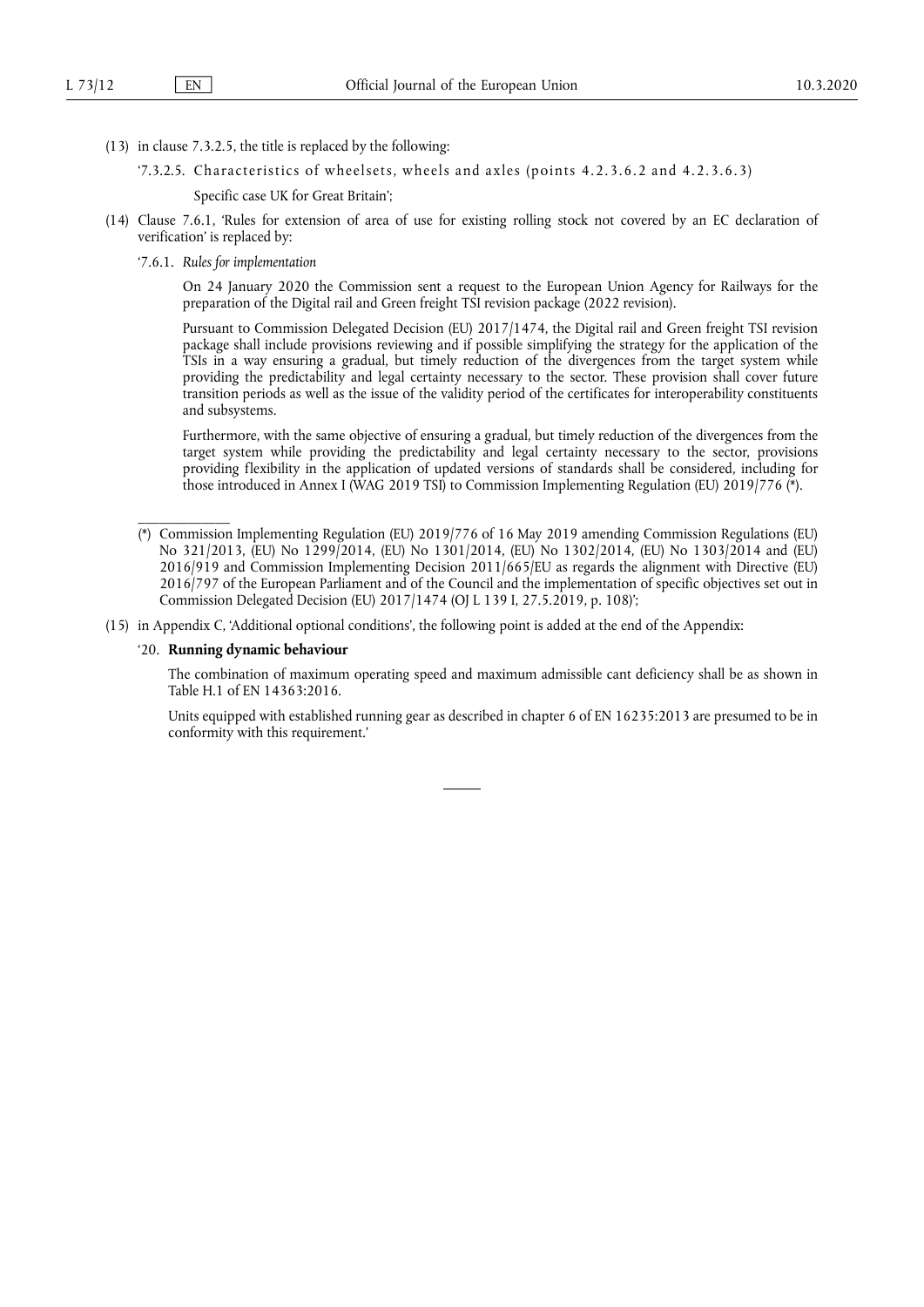### *ANNEX II*

The Annex to Regulation (EU) No 1302/2014 is amended as follows:

- (1) in clause 4.2.2.5, point (5) the text 'index 8, Table 1 section 5' is replaced by 'index 8,Table 1 section 4';
- (2) in clause 4.2.2.5, point (6), the text 'index 8, Table 3 of section 5' is replaced by 'index 8, Table 2 of section 5';
- (3) in clause 4.2.2.5, point (7) is replaced by the following:
	- '(7) Within the scope of the present TSI, the "collision speed" and "collision partner" when scenarios 1 and 2 are applied to locomotives fitted with automatic end centre buffer couplers and capable of a traction effort at coupling higher than 300 kN described in Table 2 of the specification referenced in appendix J-1, index 8 shall be:
		- 20 km/h instead of 36 km/h for scenarios 1 and 2; and
		- the reference wagon described in appendix D instead of reference wagon described in annex C.1 of the specification referenced in appendix J-1, index 8 for scenario 2.

*Note:* such high traction effort is required for heavy haul freight locomotives.';

(4) in clause 6.2.3.7, the following sentence is added at the end of point (7):

'The verification carried out by the notified body shall ensure the consistency between the methodology of the alternative standards, the assumptions taken by the applicant, the intended technical solution and the intended area of use.';

- (5) in clause 7.1.2.2, point (11) is replaced by the following:
	- '(11) In order to establish the EC type or design examination certificate, the notified body selected by the entity managing the change may refer to:
		- the original EC type or design examination certificate for parts of the design that are unchanged or those that are changed but do not affect the conformity of the subsystem, as far as it is still valid (during 7 years phase B period);
		- additional EC type or design examination certificate (amending the original certificate) for modified parts of the design that affect the conformity of the subsystem with the latest revision of this TSI in force at that time.

The validity period of the EC type or design examination certificate for the modified type, type variant or type version shall be limited to 7 years from the date of issuing, without exceeding 14 years after the date of appointment of a notified body by the applicant for the initial rolling stock type (beginning of phase A of the original EC type or design examination certificate).';

- (6) in clause 7.1.3.1, point (4) is replaced by the following:
	- '(4) The TSI assessment basis for a type is defined for a phase A period, with a duration of maximum seven years. Without prejudice to clauses 7.1.1.4 to 7.1.1.8, during the phase A period the assessment basis for EC verification to be used by the notified body shall not change.';
- (7) the following clause 7.1.4 is added:
	- '7.1.4. *Rules for the extension of the area of use for existing rolling stock having an authorisation in accordance with Directive 2008/57/EC or in operation before 19 July 2010* 
		- (1) In the absence of full conformity with this TSI, point 2 applies to rolling stock that fulfils the following conditions when requesting the extension of its area of use in accordance with Article 21(13) of Directive (EU) 2016/797:
			- (a) it has been authorised in accordance with Directive 2008/57/EC or put in operation before 19 July 2010;
			- (b) it is registered with "Valid" registration code "00", in the National Vehicle Register in accordance with Commission Decision 2007/756/EC (\*) or in the European Vehicle Register in accordance with Commission Implementing Decision (EU) 2018/1614 (\*\*) and maintained in a safe state of running in accordance with Commission Implementing Regulation (EU) 2019/779 (\*\*\*).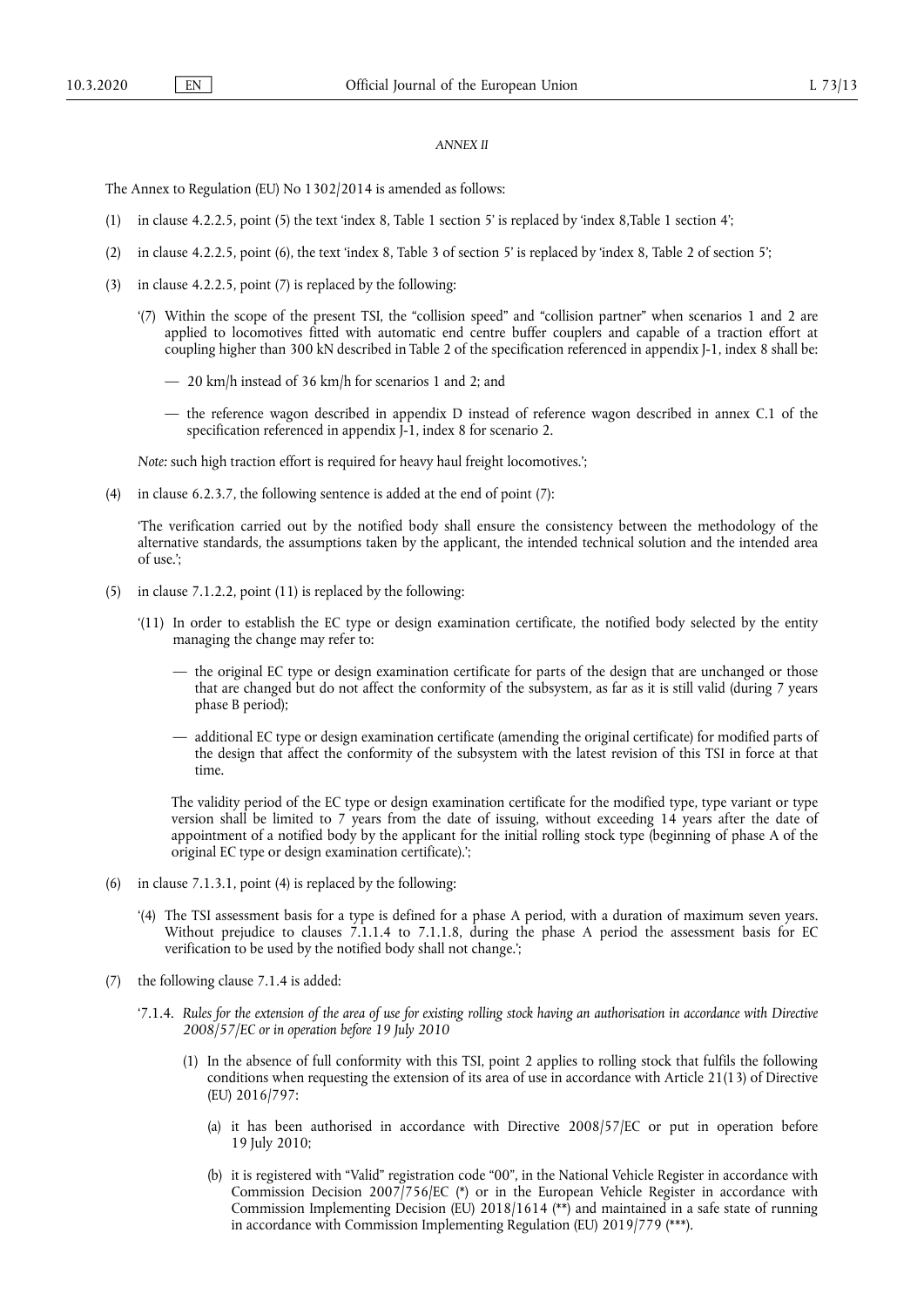The following provisions for extension of area of use apply also in combination with a new authorisation as defined in point (a) of Article 14(3) of Regulation (EU) 2018/545.

(2) Authorisation for an extended area of use of the rolling stock referred to in point 1 shall be based on the existing authorisation, if any, and on the technical compatibility between the rolling stock and the network in accordance with point (d) of Article 21(3) of Directive (EU) 2016/797 and compliance with the Basic Design Characteristics of Table 17a and 17b of this TSI, taking into account any restrictions or **limitations** 

The applicant shall provide an "EC declaration of verification" accompanied by technical files giving evidence of compliance with the requirements set out in this TSI, or with provisions having equivalent effect, for each basic parameter referred to in column 1 of Tables 17a and 17b and with the following clauses of this TSI:

- 4.2.4.2.2, 4.2.5.5.8, 4.2.5.5.9, 4.2.6.2.3, 4.2.6.2.4, 4.2.6.2.5, 4.2.8.2.7, 4.2.8.2.9.8 (when running through phase or system separation sections is managed automatically), 4.2.9.3.1, 4.2.9.6, 4.2.12 and 4.2.12.6
- $-4.2.5.3$  in Italy
- 4.2.5.3.5 and 4.2.9.2.1 in Germany

through one or a combination of the following:

- (a) compliance with requirements set out in this TSI as referred above;
- (b) compliance with corresponding requirements set out in a previous TSI as referred above;
- (c) compliance with alternative specifications deemed to have equivalent effect to the relevant requirements set out in this TSI as referred above;
- (d) evidence that the requirements for technical compatibility with the network of the extended area of use are equivalent to the requirements for technical compatibility with the network for which the rolling stock is already authorised or in operation. Such evidence shall be provided by the applicant and may be based on the information of the register of railway infrastructure (RINF).
- (3) The equivalent effect of alternative specifications to the requirements of this TSI (point 2(c)) and the equivalence of requirements for technical compatibility with the network (point 2(d)) shall be justified and documented by the applicant by applying the risk management process set out in Annex I of Regulation (EU) No 402/2013. The justification has to be assessed and confirmed by an assessment body (CSM RA).
- (4) In addition to the requirements mentioned referred to in point 2 and where applicable, the applicant shall provide an "EC declaration of verification" accompanied by technical files giving evidence of compliance with the following:
- (a) specific cases relating to any part of the extended area of use, listed in this TSI, the TSI Noise (Regulation (EU) No 1304/2014), the TSI PRM (Regulation (EU) No 1300/2014) and CCS TSI (Regulation (EU) 2016/919);
- (b) the national rules referred to in points (a), (c) and (d) of Article  $13(2)$  of Directive (EU)  $2016/797$  as notified in accordance with Article 14 of that Directive.
- (5) The authorising entity shall make publicly available through the Agency website details of the alternative specifications referred to in point 2(c) and of the requirements for technical compatibility with the network referred to in point 2(d) on the basis of which it granted authorisations for the extended area of use.
- (6) Where an authorised vehicle benefited from non-application of TSIs or part of them pursuant to Article 9 of Directive 2008/57/EC, the applicant shall seek derogation(s) in the Member States of the extended area of use in accordance to Article 7 of Directive (EU) 2016/797.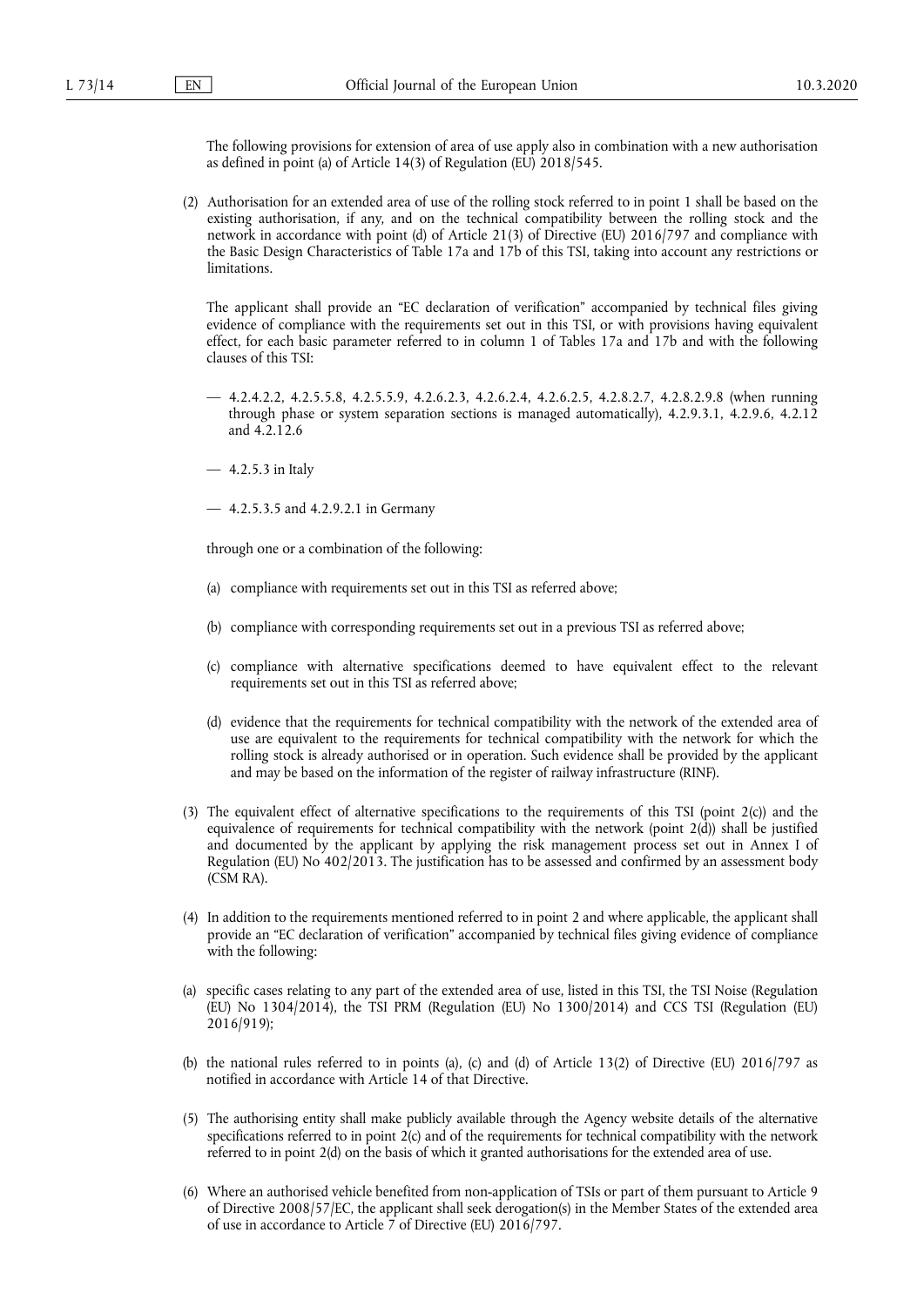\_\_\_\_\_\_\_\_\_\_\_\_\_

- (7) In accordance with Article 54(2) of Directive (EU) 2016/797, coaches used under Regolamento Internazionale Carrozze (RIC) shall be deemed authorised in accordance with the conditions under which they were used, including the area of use where they are operated. Following a change which requires a new authorisation for placing on the market in accordance with Article 21(12) of Directive (EU) 2016/797, coaches accepted under the latest RIC agreement shall conserve the area of use in which they were operating without further checks on the unchanged parts.
- (\*) Commission Decision 2007/756/EC of 9 November 2007 adopting a common specification of the national vehicle register provided for under Articles 14(4) and (5) of Directives 96/48/EC and 2001/16/EC (OJ L 305, 23.11.2007, p. 30).
- (\*\*) Commission Implementing Decision (EU) 2018/1614 of 25 October 2018 laying down specifications for the vehicle registers referred to in Article 47 of Directive (EU) 2016/797 of the European Parliament and of the Council and amending and repealing Commission Decision 2007/756/EC (OJ L 268, 26.10.2018, p. 53).
- (\*\*\*) Commission Implementing Regulation (EU) 2019/779 of 16 May 2019 laying down detailed provisions on a system of certification of entities in charge of maintenance of vehicles pursuant to Directive (EU) 2016/798 of the European Parliament and of the Council and repealing Commission Regulation (EU) No 445/2011 (OJ L 139I , 27.5.2019, p. 360).'
- (8) Clause 7.5.2.3 'Rules for extension of area of use for existing rolling stock not covered by an EC declaration of verification' is replaced by:
	- '7.5.2.3. Rules for implementation

On 24 January 2020 the Commission sent a request to the European Union Agency for Railways for the preparation of the Digital rail and Green freight TSI revision package (2022 revision).

Pursuant to Commission Delegated Decision (EU) 2017/1474, the Digital rail and Green freight TSI revision package shall include provisions reviewing and if possible simplifying the strategy for the application of the TSIs in a way ensuring a gradual, but timely reduction of the divergences from the target system while providing the predictability and legal certainty necessary to the sector. These provision shall cover future transition periods as well as the issue of the validity period of the certificates for interoperability constituents and subsystems.

Furthermore, with the same objective of ensuring a gradual, but timely reduction of the divergences from the target system while providing the predictability and legal certainty necessary to the sector, provisions providing flexibility in the application of updated versions of standards shall be considered, including for those introduced in Annex IV (LOC&PAS 2019 TSI) to Commission Implementing Regulation (EU) 2019/776 (\*).

- (\*) Commission Implementing Regulation (EU) 2019/776 of 16 May 2019 amending Commission Regulations (EU) No 321/2013, (EU) No 1299/2014, (EU) No 1301/2014, (EU) No 1302/2014, (EU) No 1303/2014 and (EU) 2016/919 and Commission Implementing Decision 2011/665/EU as regards the alignment with Directive (EU) 2016/797 of the European Parliament and of the Council and the implementation of specific objectives set out in Commission Delegated Decision (EU) 2017/1474 (OJ L 139 I, 27.5.2019, p.108).';
- (9) Appendix D is replaced by the following:

\_\_\_\_\_\_\_\_\_\_\_\_\_

### *'Appendix D*

### **Reference wagon for locomotives fitted with automatic end centre buffer couplers and capable of a traction effort at coupling higher than 300 kN**

For collisions between a train unit and a wagon fitted both with heavy duty couplers, the wagon shall be represented by a mass of 80 t which has only one degree of freedom in the translational x direction. The wagon interface geometry is shown in Figure D.1. The end wall and coupler head geometry shall be assumed to be rigid. It shall be equipped with a centre coupler with a stroke of 110 mm and the force-displacement characteristic indicated in Figure D.2. The total energy absorption capacity of the wagon coupler is 77 kJ.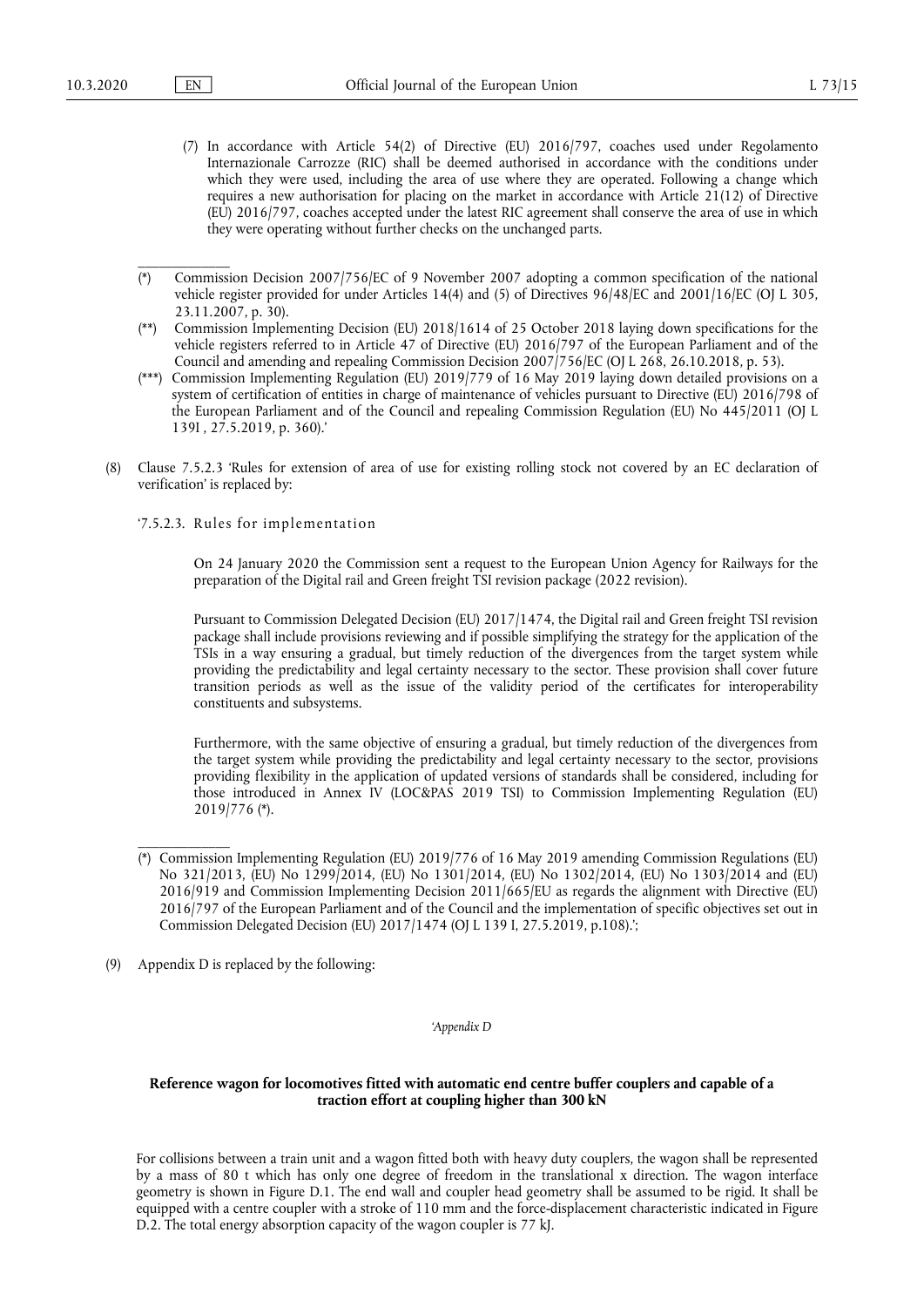The coupler head geometry and height above top of rail shall be the same as that of the impacting train unit. The longitudinal distance of the coupler plane to the end wall of the wagon shall be 645 mm. For simplification it is allowed to model the coupler heads using the geometry and height given in Figure D.1.

Dimensions in millimetres



*Key* 

# 1. wagon end

2. top of rail

3. coupler plane

*Figure D.1* 

# **Wagon interface with centre coupler**



*Key:* 

Y coupler force – coupler, in kN

X displacement, in mm

| our<br>ν |  |
|----------|--|
|----------|--|

# **Wagon coupler characteristic**';

(10) in Appendix J-1, Index No 8 of the table is replaced by the following:

| $^{\circ}8$ | Passive safety – general            | $4.2.2.5$   EN 15227:2008+A1:2010 | relevant cl. $(1)$<br>Except Annex A |
|-------------|-------------------------------------|-----------------------------------|--------------------------------------|
|             | Passive safety – categorisation     |                                   | 4-table 1                            |
|             | Passive safety – scenarios          |                                   | 5-table 2, 6.                        |
|             | Passive safety - obstacle deflector |                                   | 6.5'                                 |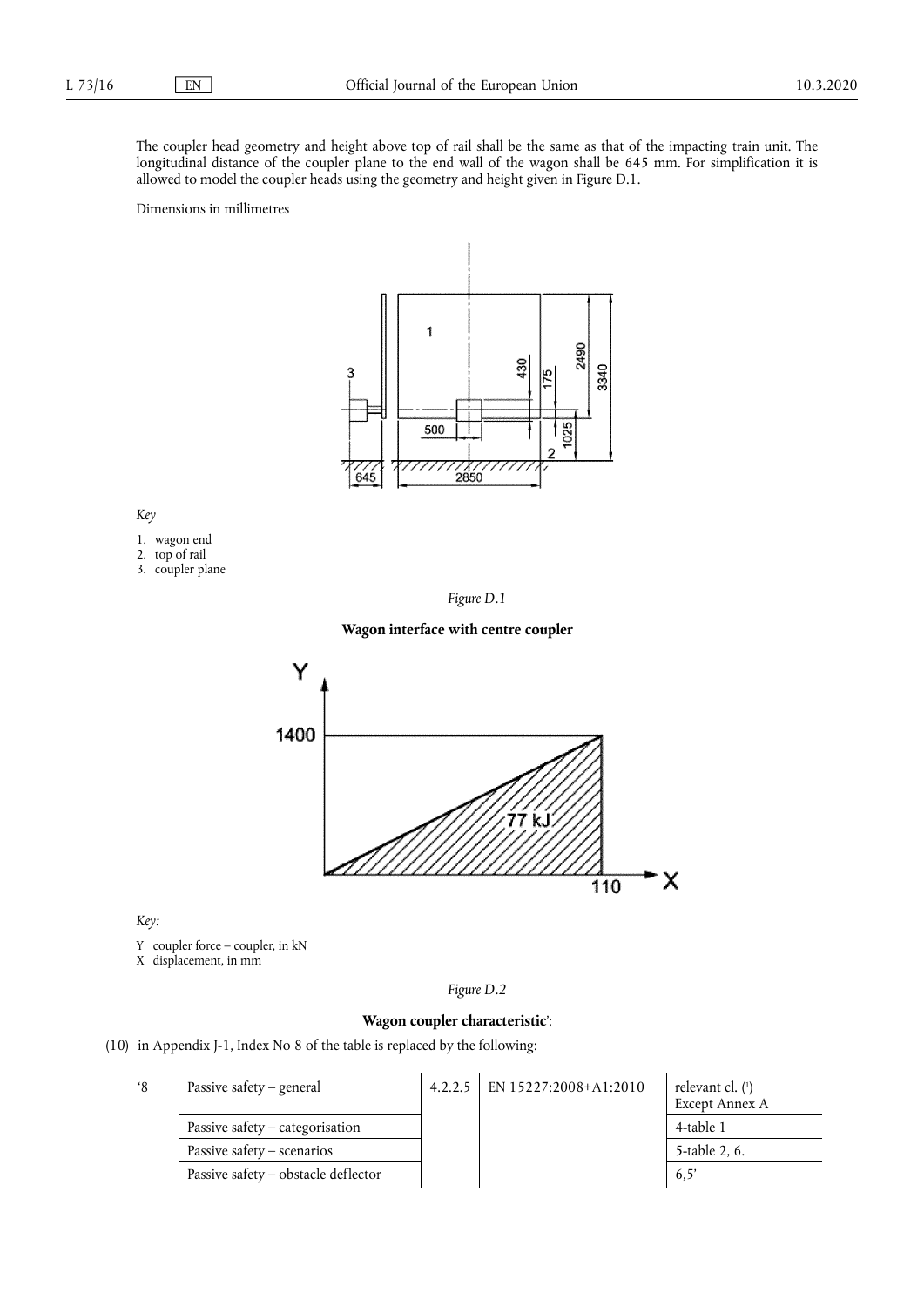(11) in Appendix J-1, Index No 10 of the table is replaced by the following:

| . . | $\cdot$ .<br>marking<br>$ackine -$<br>Lifting and | 1. <b>.</b> | HN. | . |
|-----|---------------------------------------------------|-------------|-----|---|
|-----|---------------------------------------------------|-------------|-----|---|

(12) in Appendix J-1, Index No 36 of the table is replaced by the following:

| 36 | Environmental conditions $-$<br>obstacle deflector | 4.2.6.1.4 | EN 15227:2008<br>$+A1:2010$ | relevant cl. $(1)'$ |
|----|----------------------------------------------------|-----------|-----------------------------|---------------------|
|----|----------------------------------------------------|-----------|-----------------------------|---------------------|

(13) in Appendix J-2, Index No 2 of the table is deleted.